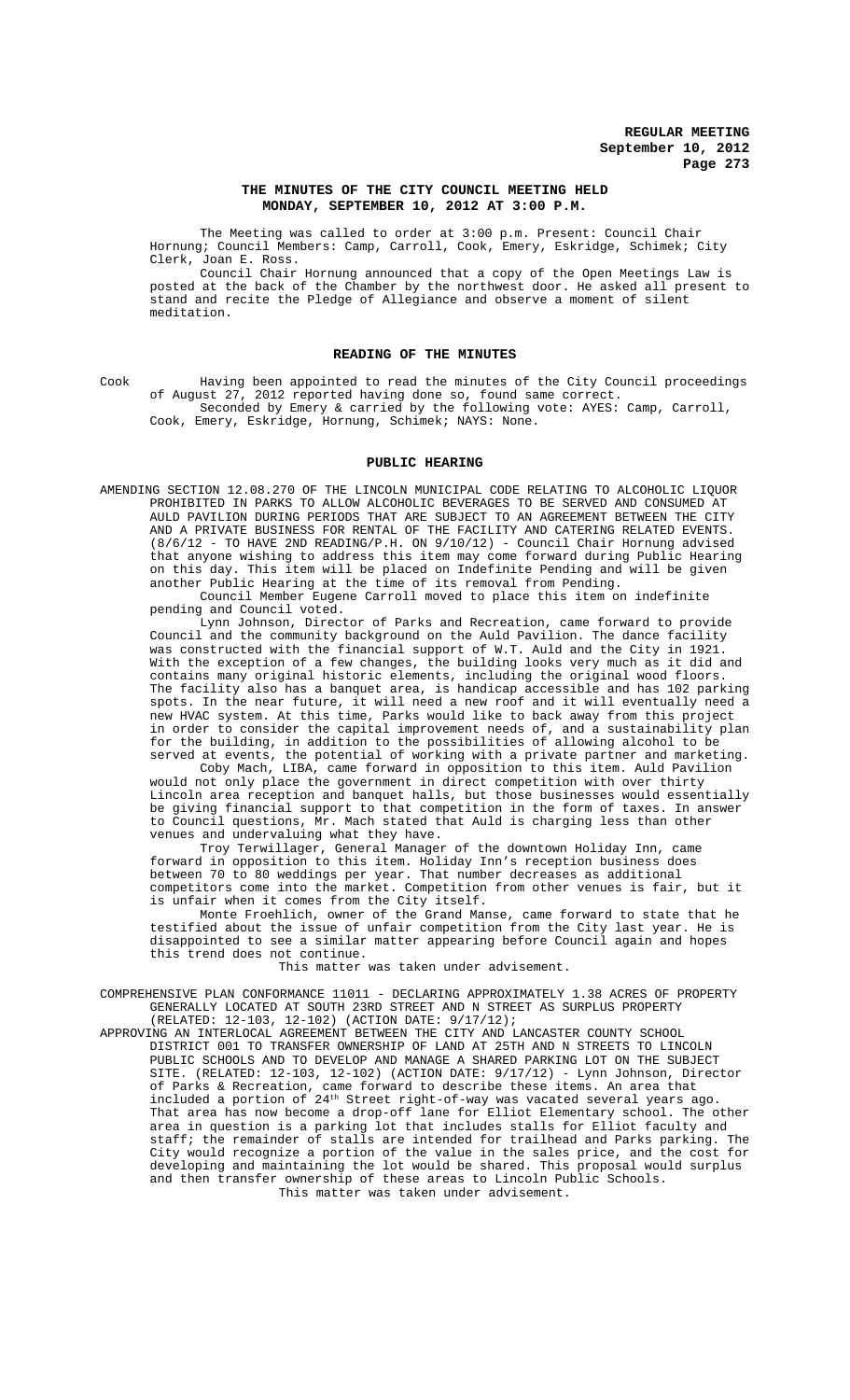AMENDING THE PAY SCHEDULE FOR A CERTAIN EMPLOYEE GROUP BY ADJUSTING THE HOURLY PAY RANGE SCHEDULE AND SCHEDULES OF ANNUAL, MONTHLY, BIWEEKLY AND HOURLY PAY RANGE EQUIVALENTS FOR EMPLOYEES OF THE CITY OF LINCOLN WHOSE CLASSIFICATIONS ARE ASSIGNED TO PAY RANGES PREFIXED BY THE LETTER "M" TO BE EFFECTIVE AUGUST 16, 2012 - Doug McDaniel, Director of Personnel, came forward to state that this action sets up the pay ranges for those in the Management Pay Plan. It is a 1.5% increase for this year.

This matter was taken under advisement.

CHANGE OF ZONE 12018 - APPLICATION OF KINPORT CORPORATION FOR A CHANGE OF ZONE FROM B-1 LOCAL BUSINESS DISTRICT, R-6 RESIDENTIAL DISTRICT AND R-5 RESIDENTIAL DISTRICT TO B-1 LOCAL BUSINESS DISTRICT PUD, FROM R-2 RESIDENTIAL DISTRICT TO R-2 RESIDENTIAL DISTRICT PUD, AND FROM R-6 RESIDENTIAL DISTRICT TO R-6 RESIDENTIAL DISTRICT PUD, ON PROPERTY GENERALLY LOCATED AT NORTH 35TH STREET AND HOLDREGE STREET FOR A PLANNED UNIT DEVELOPMENT DISTRICT DESIGNATION OF SAID PROPERTY, AND APPROVAL OF A DEVELOPMENT PLAN TO ALLOW APPROXIMATELY 66,000 SQUARE FEET OF COMMERCIAL FLOOR AREA AND APPROXIMATELY 40 RESIDENTIAL DWELLING UNITS. (8/20/12 - TO HAVE 2ND READING/P.H. ON 9/10/12) (ACTION DATE: 9/17/12) (RELATED: 12-105, 12-112, 12R-212, 12R-210, 12R-211) (ACTION DATE: 9/17/12);

VACATION 12004 - VACATING NORTH 35TH STREET BETWEEN HOLDREGE STREET AND STARR STREET AND THE EAST 200 FEET OF THE EAST-WEST ALLEY BETWEEN NORTH 34TH STREET AND NORTH 35TH STREET. (RELATED: 12-105, 12-112, 12R-212, 12R-210, 12R-211) (ACTION DATE: 9/17/12);

APPROVING THE REQUEST OF KINPORT CORPORATION FOR A DEVIATION FROM THE ACCESS MANAGEMENT POLICY TO ALLOW THE REMOVAL OF THE RIGHT TURN LANE IN HOLDREGE STREET AT 35TH STREET. (RELATED: 12-105, 12-112, 12R-212, 12R-210, 12R-211) (ACTION DATE: 9/17/12);

APPROVING THE HOLDREGE/IDYLWILD REDEVELOPMENT AGREEMENT BETWEEN THE CITY, KAPPA FOUNDATION AND KINPORT CORPORATION RELATING TO THE REDEVELOPMENT OF PROPERTY GENERALLY LOCATED BETWEEN NORTH 34TH STREET AND NORTH 37TH STREET ON HOLDREGE STREET. (RELATED: 12-105, 12-112, 12R-212, 12R-210, 12R-211) (ACTION DATE: 9/17/12);

AMENDING THE FY 12/13 CIP TO AUTHORIZE AND APPROPRIATE \$1,127,413 IN TIF FUNDS FOR HOLDREGE/IDLYWILD PROJECTS. (RELATED: 12-105, 12-112, 12R-212, 12R-210, 12R-211) (ACTION DATE: 9/17/12) - David Landis, Director of Urban Development, came forward to introduce these items under consideration for this redevelopment project which includes construction of two buildings totaling 66,000 square feet, roughly 13 to 14 million dollars of investment by the developer, the use of tax increment financing for approximately 1 million dollars, the revitalization and maintenance of a park through a private endowment from Valentino's, and several improvements on Idylwild Street.

Council Member Jon Camp asked for more information about the request for deviation that would remove the right turn lane in Holdrege Street at Street.

Mr. Landis stated that this project vacates and closes a street and changes traffic patterns. It is occurring in a built environment and working with the existing infrastructure requires adjustment from all parties involved. According to the new Access Management Policy, if a standard does not have the flexibility to be reconciled by a Department, in this case Public Works, the final decision is made by the City Council.

Kent Seacrest, Seacrest & Kalkowski, PC, LLO, 1111 Lincoln Mall, Suite 350, came forward as representative for Kappa Foundation, Kinport, and Stallion, LLC. He described this new development and how it will fit the vision of the 2040 Comprehensive Plan which includes green, friendly, and neighborhood and pedestrian driven areas. It will be important that the new ground floor retail spaces have storefront parallel parking so shoppers will feel welcomed. The final request for deviation that could not be granted by Public Works concerns a bulb-out where a turn lane is currently located. This allows for the parking and for safer movement of pedestrians across Holdrege Street. The Motion to Amend contains changes and clarifications, including the change from Kinport to Stallion, LLC as the developer. The Historic Preservation Commission unanimously supports this project and the ECCO neighborhood association has been very involved in the process and has written a very positive letter of support. We feel we have achieved the proper balance and the development will be successful, will contribute to the neighborhood and East Campus, and we are very excited to go forward with it.

Council Member Camp expressed concerns over the bulb-out becoming damaged from snow plows. There is no issue with eliminating the turn lane, but he would like to consider whether it would be more advantageous to add extra parking. He asked for more information about Stallion, LLC and their resources.

Mr. Seacrest replied that the bulb is a convenience for the neighborhood, the retailers and the community. In the present draft, it is very clear that construction cannot begin until Stallion has received approval from the Finance Director. Banks will also require guarantees. Another safeguard is that Stallion is buying the bonds and all risk is placed on them. They are turning over 1.2 million dollars to the City before breaking ground.

Tony Messineo, owner of Valentino's, came forward to state how pleased they are with the redevelopment plan and to be able to contribute to the revitalization and maintenance of the park.

Mr. Landis stated that the City would like to see all developers exhibit this kind of outreach to neighborhoods; those efforts should be rewarded. He offered a brief explanation of the financing. The bond is issued and the developer will purchase it. The proceeds are then kept by the City. The developer comes to the us with invoices to be reimbursed. This measure removes the element of City liability because the money is essentially ours to control.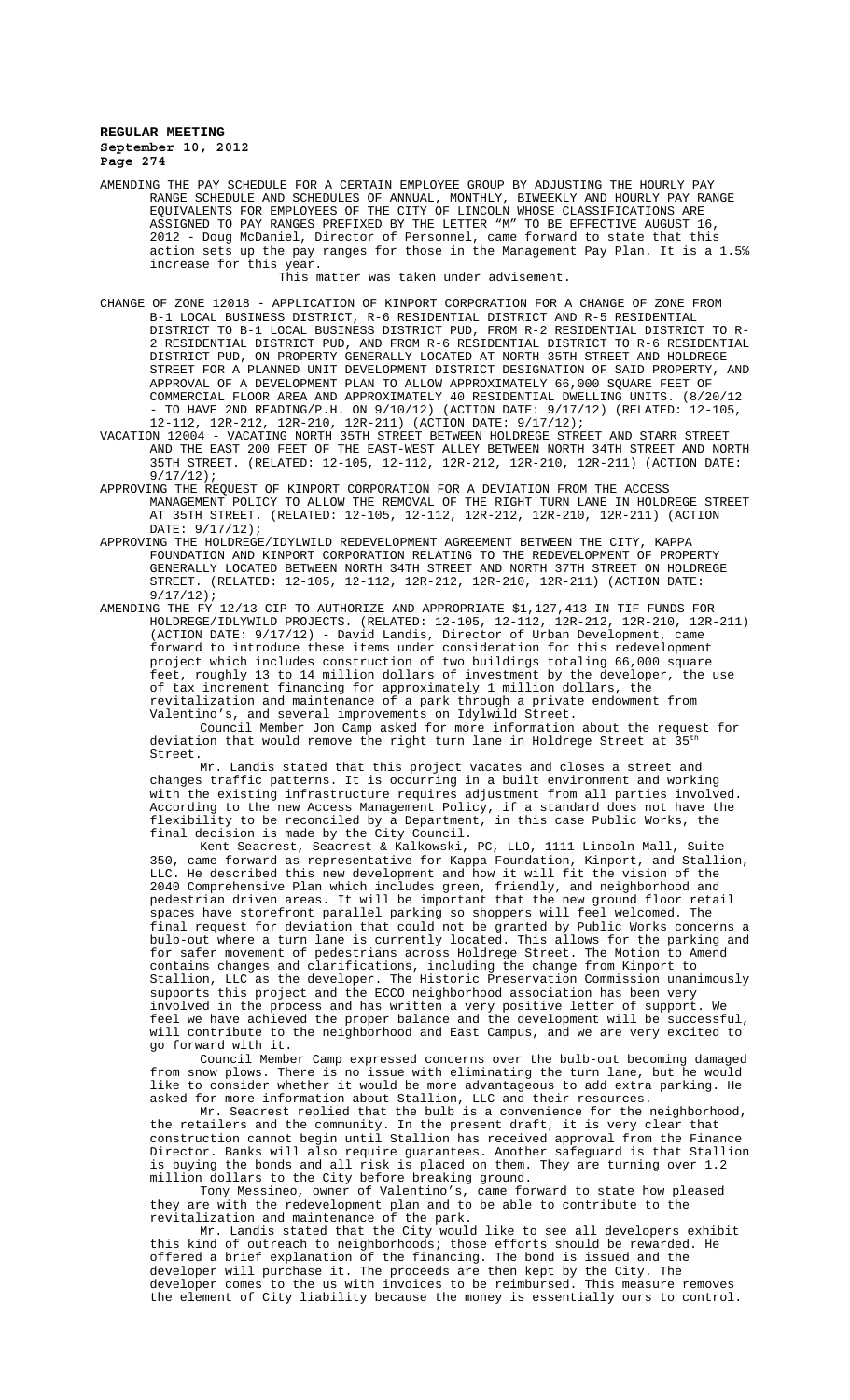Council Chair Hornung questioned whether the bulb would act as

encouragement for pedestrians to cross where there is no crosswalk. Mr. Landis replied that this measure acknowledges the reality that many people cross Holdrege at that intersection despite no crosswalk. The bulb will make it safer.

Miki Esposito, Director of Public Works & Utilities, came forward to state that the bulb-out is a pedestrian friendly measure and is also important to allow for good sight distance for traffic exiting from what will be the 35<sup>th</sup> Street driveway. It was a point of negotiation that was reached together with the developer.

Randy Hoskins, Assistant City Engineer, came forward to describe the bulb-out and reiterate that it was designed to provide sufficient sight distance for traffic. If it were removed, that would allow additional room for the right turn lane, but would eliminate some parking. The Public Works Department granted three of four requests for deviation. In this case, removing the turn lane does not improve the built environment so, as per policy, they will not grant it. For that reason, it is now before Council.

Miki Esposito stated that their department is not making a recommendation on this item. Their perspective and decisions are based on traffic principles alone and they have gone as far as possible within their own authority.

Bob VanValkenburg, no address given, came forward to state that Valentino's is an excellent corporate citizen and these measures should be passed.

This matter was taken under advisement.

APPROVING AN AMENDMENT TO BID NO. 10-162 FOR THE ANNUAL REQUIREMENTS OF BUTTERFLY VALVES AGREEMENT BETWEEN THE CITY OF LINCOLN AND M & H VALVE CO. TO EXTEND THE TERM FOR ONE ADDITIONAL TWO-YEAR TERM FROM AUGUST 1, 2012 THROUGH JULY 31, 2014 - Sharon Mulder, Assistant Purchasing Agent, came forward to answer questions. This matter was taken under advisement.

APPROVING CONTRACT AGREEMENTS BETWEEN THE CITY OF LINCOLN, LANCASTER COUNTY, THE LINCOLN-LANCASTER COUNTY PUBLIC BUILDING COMMISSION, AND GREGG ELECTRIC COMPANY, PROGRESSIVE ELECTRIC, WILLMAR ELECTRIC SERVICE AND HY-ELECTRIC, INC. FOR UNIT PRICE ELECTRICAL SERVICES, PURSUANT TO BID NO. 12-177, FOR FOUR-YEAR TERMS - Sharon Mulder, Assistant Purchasing Agent, came forward to answer questions. This matter was taken under advisement.

APPROVING CONTRACT AGREEMENTS BETWEEN THE CITY OF LINCOLN, LANCASTER COUNTY, THE LINCOLN-LANCASTER COUNTY PUBLIC BUILDING COMMISSION, AND MWE SERVICES, INC., MID NEBRASKA GRADING & DEMOLITION, INC. AND LEGRANDE EXCAVATING, INC. FOR UNIT PRICE DEMOLITION SERVICES, PURSUANT TO BID NO. 12-149, FOR FOUR-YEAR TERMS - Sharon Mulder, Assistant Purchasing Agent, came forward to answer questions. This agreement provides for City departments to utilize these contractors for demolition projects costing less than \$25,000.00. This matter was taken under advisement.

APPROVING A PROJECT PROGRAMMING AGREEMENT BETWEEN THE CITY OF LINCOLN AND THE NEBRASKA DEPARTMENT OF ROADS TO ESTABLISH VARIOUS DUTIES AND FUNDING RESPONSIBILITIES FOR A FEDERAL AID PROJECT FOR CONSTRUCTION OF THE SW 40TH VIADUCT OVER BNSF AND MIDDLE CREEK - Thomas Shafer, Engineering Services, came forward to answer questions and to introduce project manager Devin Biesecker. This matter was taken under advisement.

APPROVING AN AMENDMENT TO THE INTERLOCAL AGREEMENT BETWEEN THE CITY OF LINCOLN AND LANCASTER COUNTY FOR A COMMUNICATIONS CENTER TO CONTINUE TO SERVE THE COMMUNICATIONS NEEDS OF THE LINCOLN POLICE DEPARTMENT, LINCOLN FIRE & RESCUE, LANCASTER COUNTY SHERIFF'S OFFICE, AND THOSE RURAL FIRE/EMS AGENCIES WITH MEMBERSHIP IN THE LANCASTER COUNTY MUTUAL AID ASSOCIATION. (8/20/12 - P.H. CON'T TO 9/10/12) - Rod Confer, City Attorney, came forward to request a one week delay on this item.

Council Member Eugene Carroll moved to delay this item and Council voted. This matter was taken under advisement.

# **COUNCIL ACTION**

#### **REPORTS OF CITY OFFICERS**

APPOINTING CAROLE BURT AND GEORGIA BLOBAUM TO THE COMMUNITY HEALTH ENDOWMENT BOARD OF TRUSTEES FOR TERMS EXPIRING SEPTEMBER 1, 2015 - CLERK read the following resolution, introduced by Carl Eskridge, who moved its adoption:

A-86984 BE IT RESOLVED by the City Council of the City of Lincoln, Nebraska: That the appointment of Carole Burt and Georgia Blobaum to the Community Health Endowment Board of Trustees for terms expiring September 1, 2015, is hereby approved.

Introduced by Carl Eskridge Seconded by Schimek and carried by the following vote: AYES: Camp, Carroll, Cook, Emery, Eskridge, Hornung, Schimek; NAYS: None.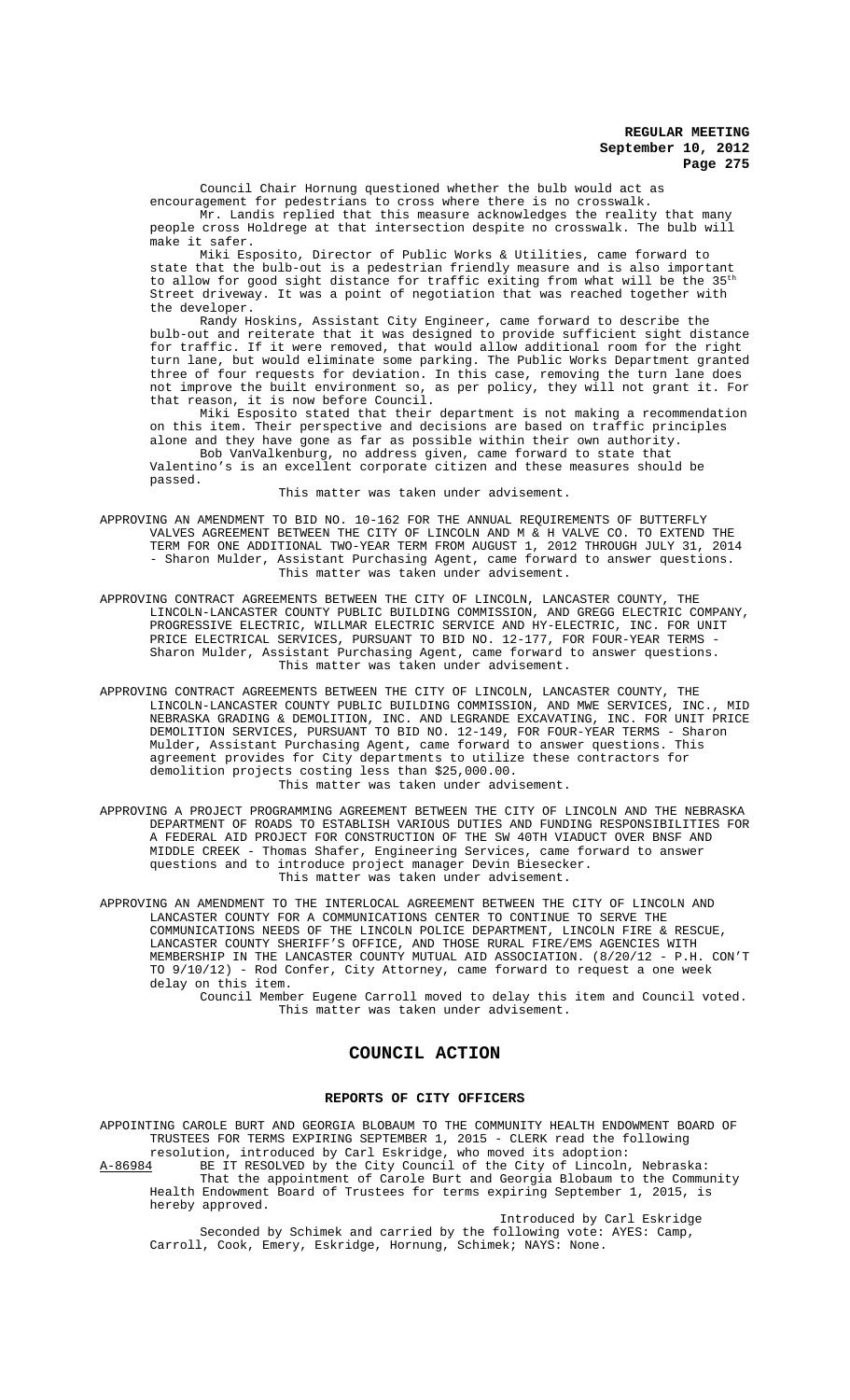REAPPOINTING DOUGLAS GANZ AND DR. MICHAEL MOLVAR TO THE COMMUNITY HEALTH ENDOWMENT BOARD OF TRUSTEES FOR TERMS EXPIRING SEPTEMBER 1, 2015 - CLERK read the following resolution, introduced by Carl Eskridge, who moved its adoption: A-86985 BE IT RESOLVED by the City Council of the City of Lincoln, Nebraska: That the reappointment of Dr. Michael Molvar to the Community Health Endowment Board of Trustees for a term expiring September 1, 2015, is hereby approved. Introduced by Carl Eskridge

Seconded by Schimek and carried by the following vote: AYES: Camp, Carroll, Cook, Emery, Eskridge, Hornung, Schimek; NAYS: None.

APPOINTING MIKE LANG TO THE DISTRICT ENERGY CORPORATION FOR A TERM EXPIRING DECEMBER 31, 2013 - CLERK read the following resolution, introduced by Carl Eskridge, who moved its adoption:<br>A-86986 BE IT RESOLVI

BE IT RESOLVED by the City Council of the City of Lincoln, Nebraska: That the appointment of Mike Lang to the District Energy Corporation for a term expiring December 31, 2013, is hereby approved.

Introduced by Carl Eskridge Seconded by Schimek and carried by the following vote: AYES: Camp, Carroll, Cook, Emery, Eskridge, Hornung, Schimek; NAYS: None.

REAPPOINTING LINDA CARTER AND MICHAEL DEKALB TO THE STARTRAN ADVISORY BOARD FOR TERMS EXPIRING OCTOBER 20, 2015 - CLERK read the following resolution, introduced by

Carl Eskridge, who moved its adoption:<br>A-86987 BE IT RESOLVED by the City Cound BE IT RESOLVED by the City Council of the City of Lincoln, Nebraska: That the reappointment of Linda Carter and Michael DeKalb to the StarTran Advisory Board for terms expiring October 20, 2015, is hereby approved. Introduced by Carl Eskridge Seconded by Schimek and carried by the following vote: AYES: Camp,

Carroll, Cook, Emery, Eskridge, Hornung, Schimek; NAYS: None.

REAPPOINTING ASHLEY MCWILLIAMS AND MARTY RAMIREZ TO THE MULTICULTURAL ADVISORY COMMITTEE FOR TERMS EXPIRING SEPTEMBER 18, 2015 - CLERK read the following resolution, introduced by Carl Eskridge, who moved its adoption:

A-86988 BE IT RESOLVED by the City Council of the City of Lincoln, Nebraska: That the reappointment of Ashley McWilliams and Marty Ramirez to the Multicultural Advisory Committee for terms expiring September 18, 2015, is hereby approved.

Introduced by Carl Eskridge Seconded by Schimek and carried by the following vote: AYES: Camp, Carroll, Cook, Emery, Eskridge, Hornung, Schimek; NAYS: None.

- CLERK'S LETTER AND MAYOR'S APPROVAL OF RESOLUTIONS AND ORDINANCES PASSED BY THE CITY COUNCIL ON AUGUST 20, 2012 - CLERK presented said report which was placed on file in the office of the City Clerk. **(27-1)**
- CLERK'S LETTER AND MAYOR'S APPROVAL OF RESOLUTIONS AND ORDINANCES PASSED BY THE CITY COUNCIL ON AUGUST 27, 2012 - CLERK presented said report which was placed on file in the office of the City Clerk. **(27-1)**
- REPORT FROM THE CITY TREASURER OF CITY CASH ON HAND AT THE CLOSE OF BUSINESS JULY 31, 2012 - CLERK presented said report which was placed on file in the office of the City Clerk. **(5-21)**

LINCOLN WATER & WASTEWATER SYSTEM RECAPITULATION OF DAILY CASH RECEIPTS FOR THE MONTH OF JANUARY, 2012 - CLERK presented said report which was placed on file in the office of the City Clerk. **(8-71)**

- REPORT FROM THE CITY TREASURER OF FRANCHISE TAX FOR THE MONTHS OF NOVEMBER, 2011 -JULY, 2012 FROM BLACK HILLS/NEBRASKA GAS UTILITY CO., LLC - CLERK presented said report which was placed on file in the office of the City Clerk. **(16-1)**
- REPORT FROM THE CITY TREASURER OF FRANCHISE FEES FROM TIME WARNER CABLE FOR THE QUARTER ENDING DECEMBER 31, 2011 - CLERK presented said report which was placed on file in the office of the City Clerk. **(41-2518A)**
- REPORT FROM THE CITY TREASURER OF FRANCHISE FEES FROM TIME WARNER CABLE FOR THE QUARTER ENDING MARCH 31, 2012 - CLERK presented said report which was placed on file in the office of the City Clerk. **(41-2518A)**
- REPORT FROM THE CITY TREASURER OF PEG FEES FOR DECEMBER 2011 CLERK presented said report which was placed on file in the office of the City Clerk. **(41-2518)**
- REPORT FROM THE CITY TREASURER OF PEG FEES FOR THE QUARTER ENDING MARCH 31, 2012 CLERK presented said report which was placed on file in the office of the City Clerk. **(41-2518)**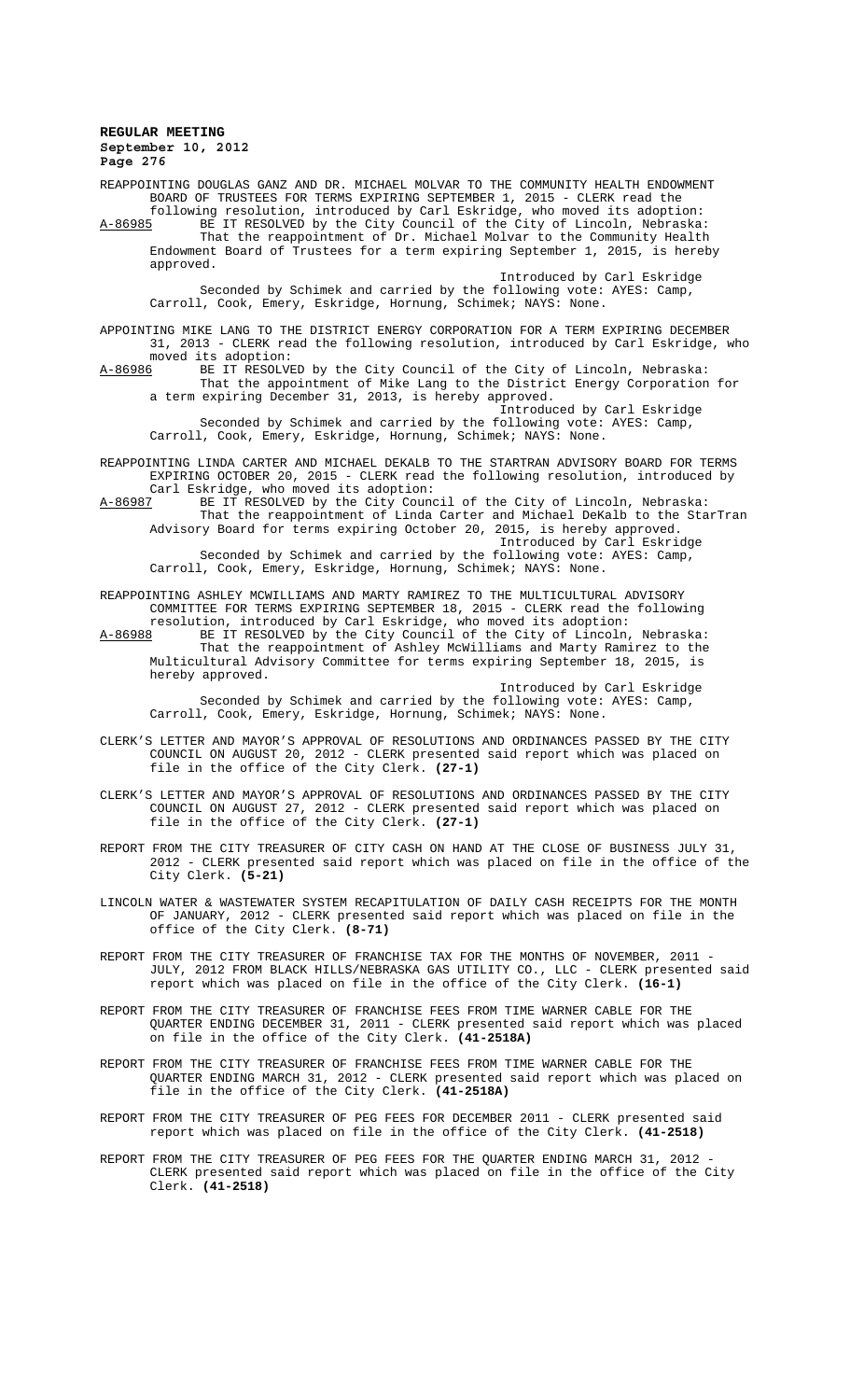#### **PETITIONS & COMMUNICATIONS**

REFERRALS TO THE PLANNING DEPARTMENT:

Change of Zone No. 12028 - Requested by Park Ridge Apartment Too, LLC., from R-2 Residential District to R-4 Residential District, on property legally described as Lot 72, I.T., located in the SW 1/4 of Section 27-10-6, Lancaster County, Nebraska, generally located at 720 West C Street. Special Permit No. 1733E - Requested by Park Ridge Apartment Too, LLC., for an amendment to the Muff 3rd Addition Community Unit Plan, to add a 1.41 acre parcel to allow an additional 24 multiple-family dwelling units, on property legally described as Lot 72 I.T., located in the SW 1/4 of Section 27-10-6, Lancaster County, Nebraska, generally located at 720 West C Street. The Planning Commission action is final action, unless appealed to the City Council. Special Permit No. 12031 - Requested by Bob Hanks, for the expansion of a nonconforming use to allow alcohol for consumption on the premises in an outdoor seating area on property legally described as the southeast 1.12 acre part of Lot 1, Block 2, Highland North, located in the NW 1/4 of Section 3-10-6, Lancaster County, Nebraska, generally located at W. Fletcher Avenue and NW 1st Street. The Planning Commission action is final action, unless appealed to the City Council.

#### PLACED ON FILE IN THE OFFICE OF THE CITY CLERK:

Administrative Amendment No. 12033 to Change of Zone No. 05054A, Prairie Village North Planned Unit Development, approved by the Planning Director on August 24, 2012, requested by Legacy Homes, LLC, to revise the location of Windmill Drive and the site layout for a convenience store south of Windmill Drive, on property generally located southeast of N. 84th St. and Windmill Dr. Administrative Amendment No. 12041 to Special Permit No. 1557, Northridge Heights, approved by the Planning Director on August 29, 2012, requested by Dave Egge, to reduce the rear yard setback to 17 feet on Lot 19, Block 1, for a 10' x 14' addition, on property located at 3210 Prairieview Dr.

#### **MISCELLANEOUS REFERRALS - NONE**

#### **LIQUOR RESOLUTIONS - NONE**

#### **ORDINANCES - 2ND READING & RELATED RESOLUTIONS (as required)**

- AMENDING SECTION 12.08.270 OF THE LINCOLN MUNICIPAL CODE RELATING TO ALCOHOLIC LIQUOR PROHIBITED IN PARKS TO ALLOW ALCOHOLIC BEVERAGES TO BE SERVED AND CONSUMED AT AULD PAVILION DURING PERIODS THAT ARE SUBJECT TO AN AGREEMENT BETWEEN THE CITY AND A PRIVATE BUSINESS FOR RENTAL OF THE FACILITY AND CATERING RELATED EVENTS  $(8/6/12$  - TO HAVE  $2^{ND}$  READING/P.H. ON  $9/10/12$ ) - PRIOR to reading:<br>CARROLL Moved to place Bill No. 12-92 on Indefinite Pending.
- Moved to place Bill No. 12-92 on Indefinite Pending. Seconded by Emery & carried by the following vote: AYES: Camp, Carroll,
- Emery, Eskridge, Hornung, Schimek; NAYS: None; ABSENT: Cook. CLERK Read an ordinance, introduced by Jon Camp, amending Section 12.08.270 of the Lincoln Municipal Code relating to alcoholic liquor in parks to allow alcohol to be served inside Auld Pavilion under the circumstances provided therein; and repealing Section 12.08.270 of the Lincoln Municipal Code as hitherto existing, the second time.
- COMP. PLAN CONFORMANCE 11011 DECLARING APPROXIMATELY 1.38 ACRES OF PROPERTY GENERALLY LOCATED AT SOUTH 23RD STREET AND N STREET AS SURPLUS PROPERTY (RELATED: 12-103, 12-102) (ACTION DATE: 9/17/12) - CLERK read an ordinance, introduced by Carl Eskridge, declaring approximately 1.38 acres of City owned property generally located at South  $23^{\text{rd}}$  Street and N Street as surplus, the second time.
- APPROVING AN INTERLOCAL AGREEMENT BETWEEN THE CITY AND LANCASTER COUNTY SCHOOL DISTRICT 001 TO TRANSFER OWNERSHIP OF LAND AT 25TH AND N STREETS TO LINCOLN PUBLIC SCHOOLS AND TO DEVELOP AND MANAGE A SHARED PARKING LOT ON THE SUBJECT SITE (RELATED: 12-103, 12-102) (ACTION DATE: 9/17/12) - CLERK read an ordinance, introduced by Carl Eskridge, approving an Interlocal Agreement between the City of Lincoln and Lancaster County School District 001 to transfer ownership of land at 25<sup>th</sup> and N Streets to Lincoln Public Schools and to develop and manage a shared parking lot on the subject site, the second time.
- AMENDING THE PAY SCHEDULE FOR A CERTAIN EMPLOYEE GROUP BY ADJUSTING THE HOURLY PAY RANGE SCHEDULE AND SCHEDULES OF ANNUAL, MONTHLY, BIWEEKLY AND HOURLY PAY RANGE EQUIVALENTS FOR EMPLOYEES OF THE CITY OF LINCOLN WHOSE CLASSIFICATIONS ARE ASSIGNED TO PAY RANGES PREFIXED BY THE LETTER "M" TO BE EFFECTIVE AUGUST 16, 2012 - CLERK read an ordinance, introduced by Carl Eskridge, adopting pay schedules and schedules of pay ranges for employees of the City of Lincoln, Nebraska whose classifications are assigned to pay ranges prefixed by the letter "M" and repealing Ordinance No. 19424, passed by the City Council on August 9, 2010, the second time.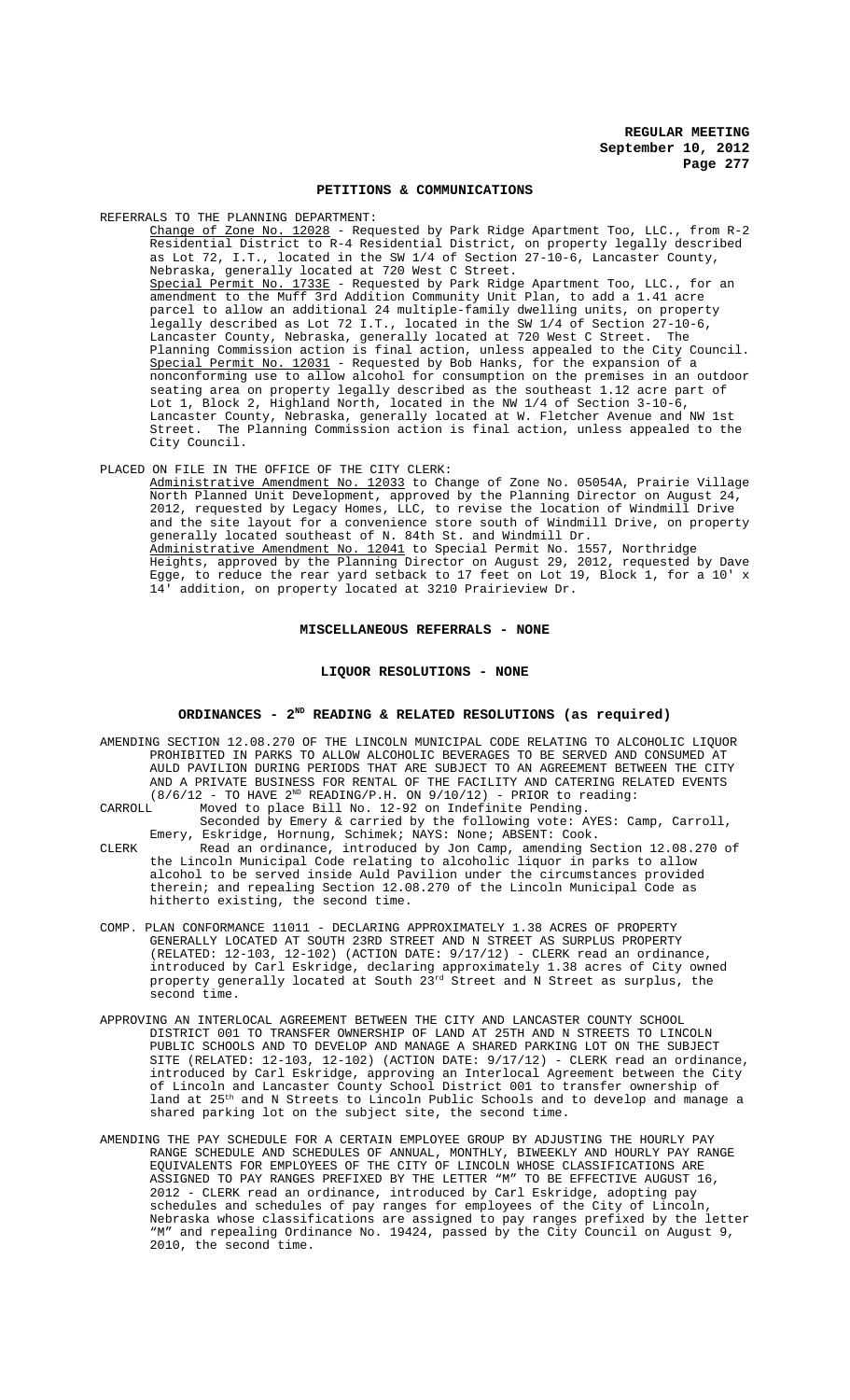- CHANGE OF ZONE 12018 APPLICATION OF KINPORT CORPORATION FOR A CHANGE OF ZONE FROM B-1 LOCAL BUSINESS DISTRICT, R-6 RESIDENTIAL DISTRICT AND R-5 RESIDENTIAL DISTRICT TO B-1 LOCAL BUSINESS DISTRICT PUD, FROM R-2 RESIDENTIAL DISTRICT TO R-2 RESIDENTIAL DISTRICT PUD, AND FROM R-6 RESIDENTIAL DISTRICT TO R-6 RESIDENTIAL DISTRICT PUD, ON PROPERTY GENERALLY LOCATED AT NORTH 35TH STREET AND HOLDREGE STREET FOR A PLANNED UNIT DEVELOPMENT DISTRICT DESIGNATION OF SAID PROPERTY, AND APPROVAL OF A DEVELOPMENT PLAN TO ALLOW APPROXIMATELY 66,000 SQUARE FEET OF COMMERCIAL FLOOR AREA AND APPROXIMATELY 40 RESIDENTIAL DWELLING UNITS. (RELATED ITEMS: 12-105, 12-112, 12R-212, 12R-210, 12R-211) (8-20-12 - TO HAVE  $2^{ND}$ READING/P.H. ON 9/10/12)(ACTION DATE: 9/17/12) - CLERK read an ordinance, introduced by Jonathan Cook, amending the Lincoln Zoning District Maps attached to and made a part of Title 27 of the Lincoln Municipal Code, as provided by Section 27.05.020 of the Lincoln Municipal Code, by changing the boundaries of the districts established and shown thereon, the second time.
- VACATION 12004 VACATING NORTH 35TH STREET BETWEEN HOLDREGE STREET AND STARR STREET, AND THE EAST 200 FEET OF THE EAST-WEST ALLEY BETWEEN NORTH 34TH STREET AND NORTH 35TH STREET (RELATED ITEMS: 12-105, 12-112, 12R-212, 12R-210, 12R-211) (ACTION DATE: 9/17/12) - CLERK read an ordinance, introduced by Carl Eskridge, vacating North 35th Street between Holdrege Street and Starr Street and the east 200 feet of the east-west alley in Block 1, Idyl-Wild Place, between North  $34^{\rm th}$  Street and North 35th Street, and retaining title thereto in the City of Lincoln, Lancaster County Nebraska, the second time.
- APPROVING THE REQUEST OF KINPORT CORPORATION FOR A DEVIATION FROM THE ACCESS MANAGEMENT POLICY TO ALLOW THE REMOVAL OF THE RIGHT TURN LANE IN HOLDREGE STREET AT 35TH STREET. (RELATED ITEMS: 12-105, 12-112, 12R-212, 12R-210, 12R-211) (ACTION DATE: 9/17/12)
- APPROVING THE HOLDREGE/IDYLWILD REDEVELOPMENT AGREEMENT BETWEEN THE CITY, KAPPA FOUNDATION AND KINPORT CORPORATION RELATING TO THE REDEVELOPMENT OF PROPERTY GENERALLY LOCATED BETWEEN NORTH 34TH STREET AND NORTH 37TH STREET ON HOLDREGE STREET. (RELATED ITEMS: 12-105, 12-112, 12R-212, 12R-210, 12R-211) (ACTION DATE: 9/17/12)
- AMENDING THE FY 12/13 CIP TO AUTHORIZE AND APPROPRIATE \$1,127,413 IN TIF FUNDS FOR HOLDREGE/IDLYWILD PROJECTS. (RELATED ITEMS: 12-105, 12-112, 12R-212, 12R-210, 12R-211) (ACTION DATE: 9/17/12)

#### **PUBLIC HEARING - RESOLUTIONS**

APPROVING AN AMENDMENT TO BID NO. 10-162 FOR THE ANNUAL REQUIREMENTS OF BUTTERFLY VALVES AGREEMENT BETWEEN THE CITY OF LINCOLN AND M & H VALVE CO. TO EXTEND THE TERM FOR ONE ADDITIONAL TWO-YEAR TERM FROM AUGUST 1, 2012 THROUGH JULY 31, 2014 - CLERK read the following resolution, introduced by Carl Eskridge, who

moved its adoption:<br>A-86989 BE IT RESOLVED by the City Council of the City of Lincoln, Nebraska: A-86989 BE IT RESOLVED by the City Council of the City of Lincoln, Nebraska: That the Amendment to Bid No. 10-162 for the Annual Requirements of Butterfly Valves Agreement between the City of Lincoln and M & H Valve Co., to extend the term for a two-year period from August 1, 2012 through July 31, 2014, upon the terms and conditions as set forth in said Contract Agreement, is hereby approved and the Mayor is authorized to execute the same on behalf of the City of Lincoln.

Introduced by Carl Eskridge Seconded by Carroll and carried by the following vote: AYES: Camp, Carroll, Cook, Emery, Eskridge, Hornung, Schimek; NAYS: None.

APPROVING CONTRACT AGREEMENTS BETWEEN THE CITY OF LINCOLN, LANCASTER COUNTY, THE LINCOLN-LANCASTER COUNTY PUBLIC BUILDING COMMISSION, AND GREGG ELECTRIC COMPANY, PROGRESSIVE ELECTRIC, WILLMAR ELECTRIC SERVICE AND HY-ELECTRIC, INC. FOR UNIT PRICE ELECTRICAL SERVICES, PURSUANT TO BID NO. 12-177, FOR FOUR-YEAR TERMS - CLERK read the following resolution, introduced by Carl Eskridge, who moved its adoption:<br>A-86990 BE

BE IT RESOLVED by the City Council of the City of Lincoln, Nebraska: That the four attached Contract Agreements between the City of Lincoln, Lancaster County, the Lincoln-Lancaster County Public Building Commission and Gregg Electric Company, Progressive Electric, Willmar Electric Service and Hy-Electric, Inc. for unit pricing of electrical services, pursuant to Bid No. 12- 177 for four-year terms, upon the terms as set forth in said contract agreements, are hereby approved and the Mayor is authorized to execute the same on behalf of the City of Lincoln.

Introduced by Carl Eskridge Seconded by Carroll and carried by the following vote: AYES: Camp, Carroll, Cook, Emery, Eskridge, Hornung, Schimek; NAYS: None.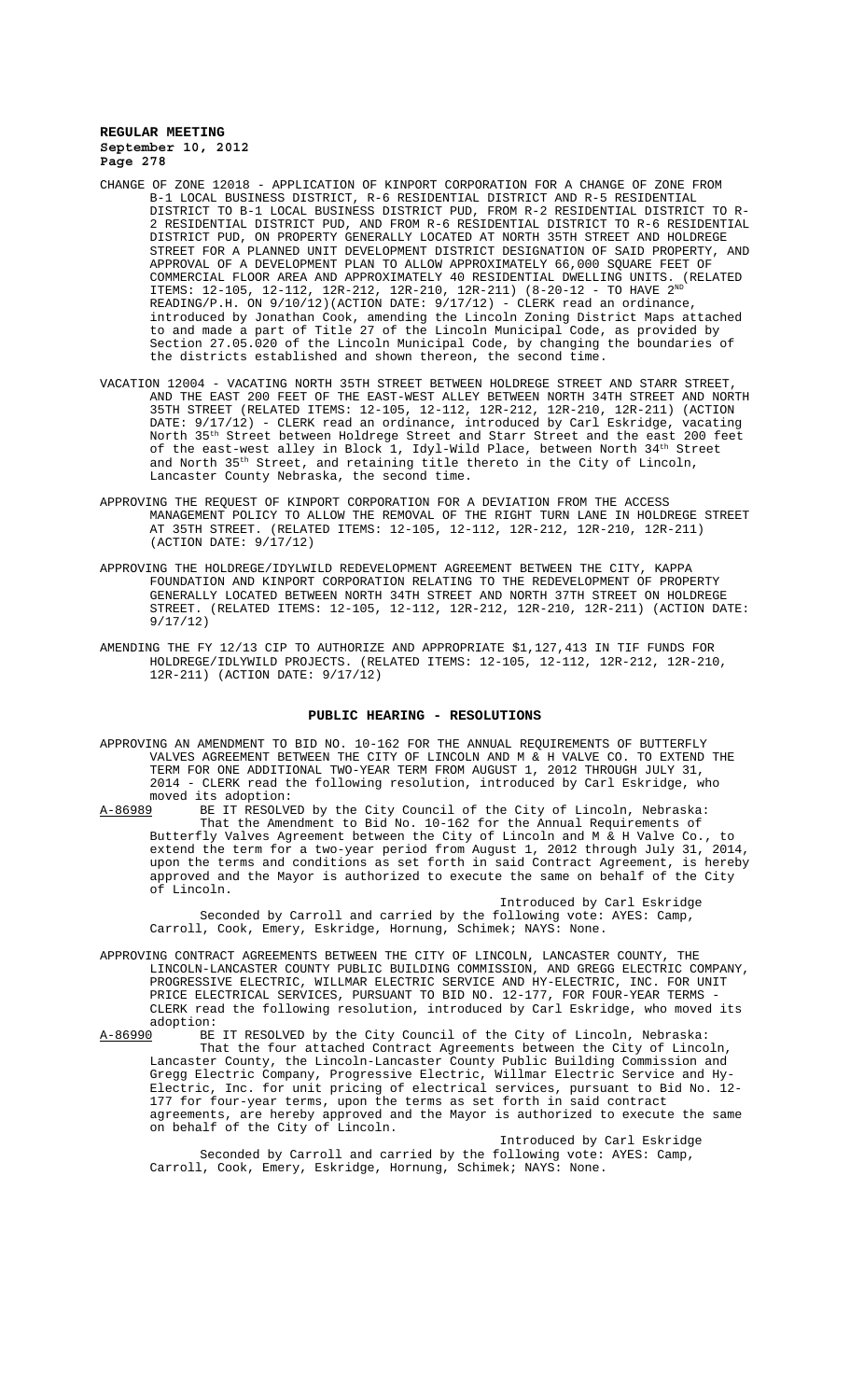LINCOLN-LANCASTER COUNTY PUBLIC BUILDING COMMISSION, AND MWE SERVICES, INC., MID NEBRASKA GRADING & DEMOLITION, INC. AND LEGRANDE EXCAVATING, INC. FOR UNIT PRICE DEMOLITION SERVICES, PURSUANT TO BID NO. 12-149, FOR FOUR-YEAR TERMS - CLERK read the following resolution, introduced by Carl Eskridge, who moved its adoption:<br>A-86991 BE

BE IT RESOLVED by the City Council of the City of Lincoln, Nebraska: That the three attached Contract Agreements between the City of Lincoln, Lancaster County, the Lincoln-Lancaster County Public Building Commission and MWE Services, Inc., Mid Nebraska Grading & Demolition, Inc. and LeGrande Excavating, Inc., Mid Nebraska Grading & Demolition, Inc. and Booksman<br>Excavating, Inc., for unit pricing of demolition services, pursuant to Bid No. 12-149 for four-year terms, upon the terms as set forth in said contract agreements, are hereby approved and the Mayor is authorized to execute the same on behalf of the City of Lincoln.

Introduced by Carl Eskridge Seconded by Carroll and carried by the following vote: AYES: Camp, Carroll, Cook, Emery, Eskridge, Hornung, Schimek; NAYS: None.

APPROVING A PROJECT PROGRAMMING AGREEMENT BETWEEN THE CITY OF LINCOLN AND THE NEBRASKA DEPARTMENT OF ROADS TO ESTABLISH VARIOUS DUTIES AND FUNDING RESPONSIBILITIES FOR A FEDERAL AID PROJECT FOR CONSTRUCTION OF THE SW 40TH VIADUCT OVER BNSF AND MIDDLE CREEK - CLERK read the following resolution, introduced by Carl Eskridge, who moved its adoption:<br>A-86992 BE IT RESOLVED by

BE IT RESOLVED by the City Council of the City of Lincoln, Nebraska: That the attached Project Programming Agreement between the City of Lincoln and the State of Nebraska Department of Roads to establish various duties and funding responsibilities for a Federal Aid Project for construction of the S.W. 40th Street viaduct over BNSF and Middle Creek, NDOR Project No. STPN-BR-TMT-5267(1), Control No. 12744, in accordance with the terms and conditions contained in said Agreement, is hereby approved and the Mayor is authorized to execute the same on behalf of the City of Lincoln.

The City Clerk is directed to return the executed copies of the Agreement to Devin Biesecker, Engineering Services Division of the Department of Public Works & Utilities, for transmittal and execution by the State Department of Roads.

Introduced by Carl Eskridge Seconded by Carroll and carried by the following vote: AYES: Camp, Carroll, Cook, Emery, Eskridge, Hornung, Schimek; NAYS: None.

APPROVING AN AMENDMENT TO THE INTERLOCAL AGREEMENT BETWEEN THE CITY OF LINCOLN AND LANCASTER COUNTY FOR A COMMUNICATIONS CENTER TO CONTINUE TO SERVE THE COMMUNICATIONS NEEDS OF THE LINCOLN POLICE DEPARTMENT, LINCOLN FIRE & RESCUE, LANCASTER COUNTY SHERIFF'S OFFICE, AND THOSE RURAL FIRE/EMS AGENCIES WITH MEMBERSHIP IN THE LANCASTER COUNTY MUTUAL AID ASSOCIATION. (8/20/12 - P.H. CON'T TO  $9/10/12$ ) - PRIOR to reading:<br>CARROLL Moved to Delay Public Hea

CARROLL Moved to Delay Public Hearing on Bill No. 12R-194 to September 17, 2012. Seconded by Schimek & carried by the following vote: AYES: Camp, Carroll, Emery, Eskridge, Hornung, Schimek; NAYS: None; ABSENT: Cook.

# ORDINANCE - 3<sup>RD</sup> READING & RELATED RESOLUTIONS (as required)

AUTHORIZING THE ISSUANCE, SALE AND DELIVERY OF PARKING REVENUE AND REFUNDING BONDS OF THE CITY OF LINCOLN, NEBRASKA TO PAY THE COSTS OF AN ADDITIONAL PARKING GARAGE, TO REFUND OUTSTANDING PARKING REVENUE BONDS OF THE CITY AND RELATED MATTERS - PRIOR to reading:<br>CARROLL Moved to A

Moved to Amend Bill No. 12-110 by accepting the Substitute Ordinance. Seconded by Cook & carried by the following vote: AYES: Camp, Carroll, Cook, Emery, Eskridge, Hornung, Schimek; NAYS: None.

CLERK Read an ordinance, introduced by Doug Emery, authorizing and providing for the issuance, sale and delivery of not to exceed \$13,000,000 parking revenue and refunding bonds, series 2012, in one or more series for the purpose of (A) providing for the payment and redemption of all or a portion of the City's \$3,290,000 outstanding principal amount of parking revenue bonds series 2001, and (B) paying all or part of the cost of certain additional parking improvements; limiting payment of the series 2012 bonds solely to certain specified sources; making certain pledges, covenants, and agreements to secure the series 2012 bonds; directing the manner of sale of the series 2012 bonds; delegating, authorizing, and directing the Finance Director or the City Controller to exercise his or her own independent judgement and absolute discretion in (1) determining, fixing, and finalizing the principal amount of each series of series 2012 bonds and principal maturities thereof, rates of interest and other terms and provisions of each series of the series 2012 bonds and (2) determining and fixing the terms and provisions of such documents; and related matters, the third time.

EMERY Moved to pass the ordinance as amended.

Seconded by Carroll and carried by the following vote: AYES: Camp, Carroll, Cook, Emery, Eskridge, Hornung, Schimek; NAYS: None.

The ordinance, being numbered **#19732**, is recorded in Ordinance Book #27, Page .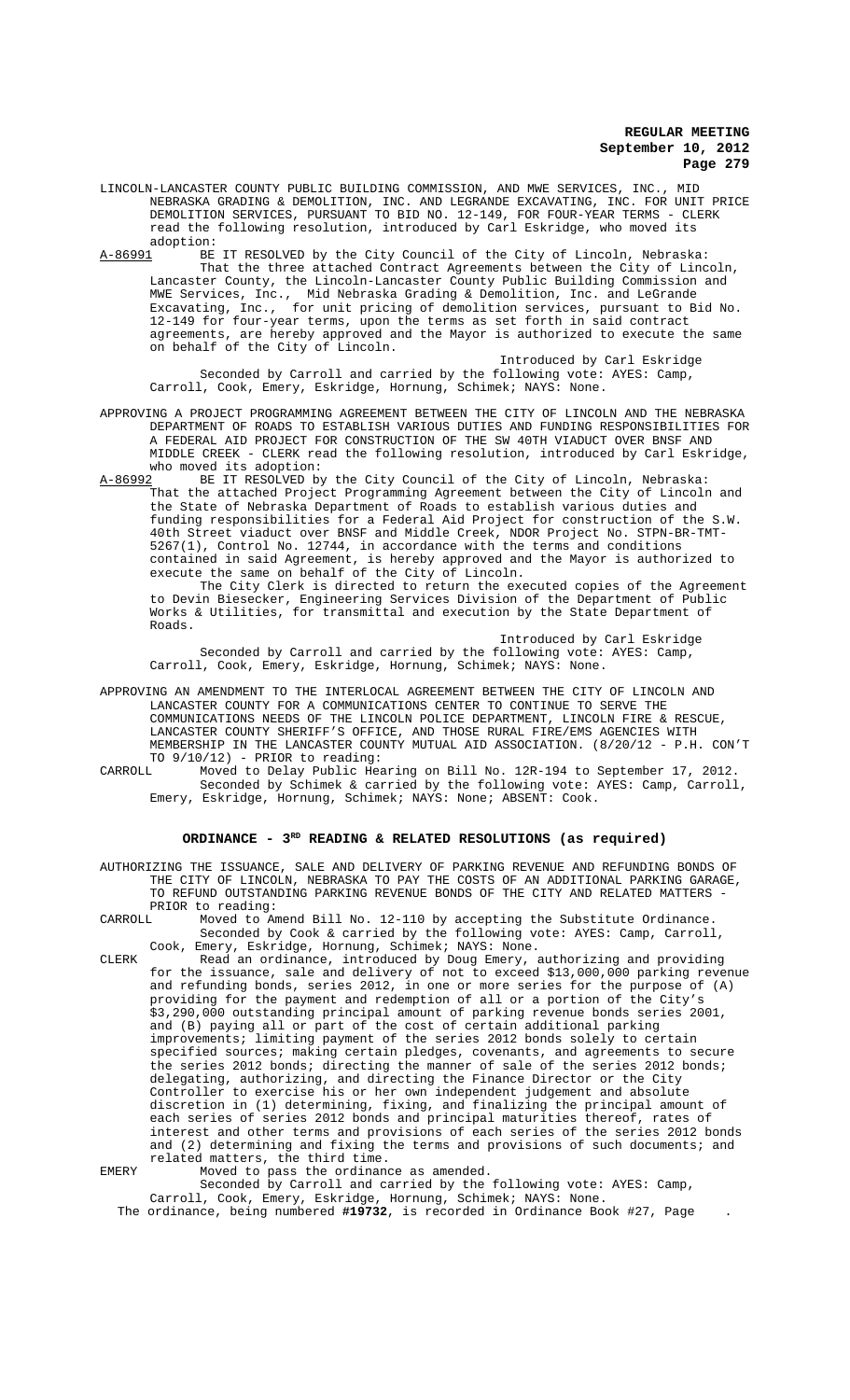AMENDING TITLE 27 OF THE LINCOLN MUNICIPAL CODE TO CORRECT UNINTENTIONAL DRAFTING ERRORS AND OMISSIONS RESULTING FROM THE REFORMATTING AND STREAMLINING CHANGES TO THE ZONING CODE AS AMENDED BY ORDINANCE NO. 19733, PASSED BY THE CITY COUNCIL ON JUNE 25, 2012 - CLERK read an ordinance, introduced by Doug Emery, amending Title 27 of the Lincoln Municipal Code to correct unintentional drafting errors and omissions resulting from the reformatting and streamlining changes of the Zoning Code as amended by Ordinance No. 19733, passed by the City Council for the City of Lincoln on June 25, 2012, by amending Section 27.06.090 to insert the correct use group characteristics for the Utilities Use Group; by amending Section 27.06.170 to correctly designate that cabinet shops or stores are a permitted use not a permitted conditional use in the H-3 zoning district; amending Section 27.62.100 to include the omitted provisions that in the I-1 zoning district retail sales and services are a permitted conditional use and shall not occupy more than 20,000 square feet of floor area per business; by amending Section 27.63.240 to include the omitted provision that retail sales and services of over 20,000 square feet of floor area may be allowed as a permitted special use in the I-2 zoning district; by amending Section 27.72.070 to include omitted side and rear yard requirements in the I-1, I-2 and I-3 zoning districts; by adding an omitted new section numbered 27.72.090 to Chapter 27.72 (Height and Lot Regulations) to allow outdoor recreation areas to be located in any yard provided all structures requiring building permits meet setback requirements; and repealing Sections 27.06.090, 27.62.100, 27.63.240, and 27.72.070 of the Lincoln Municipal Code as hitherto existing, the third time.

EMERY Moved to pass the ordinance as read.

Seconded by Carroll and carries by the following vote: AYES: Camp, Carroll, Cook, Emery, Eskridge, Hornung, Schimek; NAYS: None.

The ordinance, being numbered **#19733**, is recorded in Ordinance Book #27, Page .

# **ORDINANCES - 1ST READING & RELATED RESOLUTIONS (as required)**

- AUTHORIZING THE ISSUANCE, SALE AND DELIVERY OF HOLDREGE/IDYLWILD REDEVELOPMENT PROJECT TAX ALLOCATION BONDS OF THE CITY OF LINCOLN, NEBRASKA - CLERK read the following ordinance, introduced by Jonathan Cook, authorizing and providing for the issuance of City of Lincoln, Nebraska tax allocation bonds, notes or other obligations, in one or more taxable or tax-exempt series, in an aggregate principal amount not to exceed \$1,260.000 for the purpose of (1) paying the costs of acquiring, purchasing, constructing, reconstructing, improving, extending, rehabilitating, installing, equipping, furnishing and completing certain public improvements within the City's Holdrege/Idylwild project area, including acquiring any real estate and/or interests in real estate in connection therewith, and (2) paying the costs of issuance thereof; prescribing the form and certain details of the bonds, notes or other obligations; pledging certain tax revenue and other revenue to the payment of the principal of and interest on the bonds, notes or other obligations as the same become due; limiting payment of the bonds, notes or other obligations to such tax revenues; creating and establishing funds and accounts; delegating, authorizing and directing the finance director to exercise his independent discretion and judgment in determining and finalizing certain terms and provisions of the bonds, notes or other obligations not specified herein; taking other actions and making other covenants and agreements in connection with the foregoing; and related matters, the first time.
- AUTHORIZING THE EXECUTION AND DELIVERY OF A FIRST AMENDMENT TO LOAN AGREEMENT AMONG THE CITY OF LINCOLN, NEBRASKA, THE DAIRY HOUSE, LLC, AND PINNACLE BANK, AND RELATED DOCUMENTS (RELATED: 12-114, 12R-221) (ACTION DATE: 9/24/12) - CLERK read the following ordinance, introduced by Jonathan Cook, approving and authorizing the execution and delivery of a Lease Agreement Amendment Number One in connection with the issuance of \$2,800,000 principal amount industrial development recovery zone facility revenue bond, series 2010 (Telesis, Inc. Project); delegating, authorizing and directing the Mayor, Finance Director and Clerk to exercise their own independent discretion and judgment in determining and finalizing the terms, provisions, form and contents of such document; providing for the publication of this ordinance and the time when this ordinance shall take effect; and related matters, the first time.
- APPROVING AMENDMENT NO. 2 TO THE REDEVELOPMENT AGREEMENT (TELESIS/DAIRY HOUSE PROJECT) BETWEEN THE DAIRY HOUSE LLC AND THE CITY OF LINCOLN FOR A CHANGE OF THE BUILDING CONDOMINIUM UNITS IN PHASE ONE AND THE CORRESPONDING CHANGE TO THE LEGAL DESCRIPTION FOR THE REDEVELOPMENT PROJECT SITE (RELATED: 12-114, 12R-221) (ACTION DATE: 9/24/12).
- APPROVING AMENDMENT NO. 1 TO THE HIGHWAY 77 & WARLICK BOULEVARD CONDITIONAL ANNEXATION AND ZONING AGREEMENT BETWEEN THE CITY OF LINCOLN AND DIAL-HWY 77, LLC, GREAT WESTERN BANK, SOUTHPORT VENTURES COMPANY, LLC, SPANGLES, LLC, AUSTIN REALTY COMPANY, LEGRANDE EXCAVATING, INC., AND NORMAN H. LEGRANDE, TO AMEND THE SOUTHWEST VILLAGE PUD SITE PLAN ON PROPERTY GENERALLY LOCATED AT HIGHWAY 77 AND WARLICK BOULEVARD AND TO CLARIFY THE REQUIREMENTS FOR CONSTRUCTION OF INFRASTRUCTURE IMPROVEMENTS TO SERVE THE PUD (RELATED ITEMS: 12R-219, 12-115) (ACTION DATE: 9/24/12).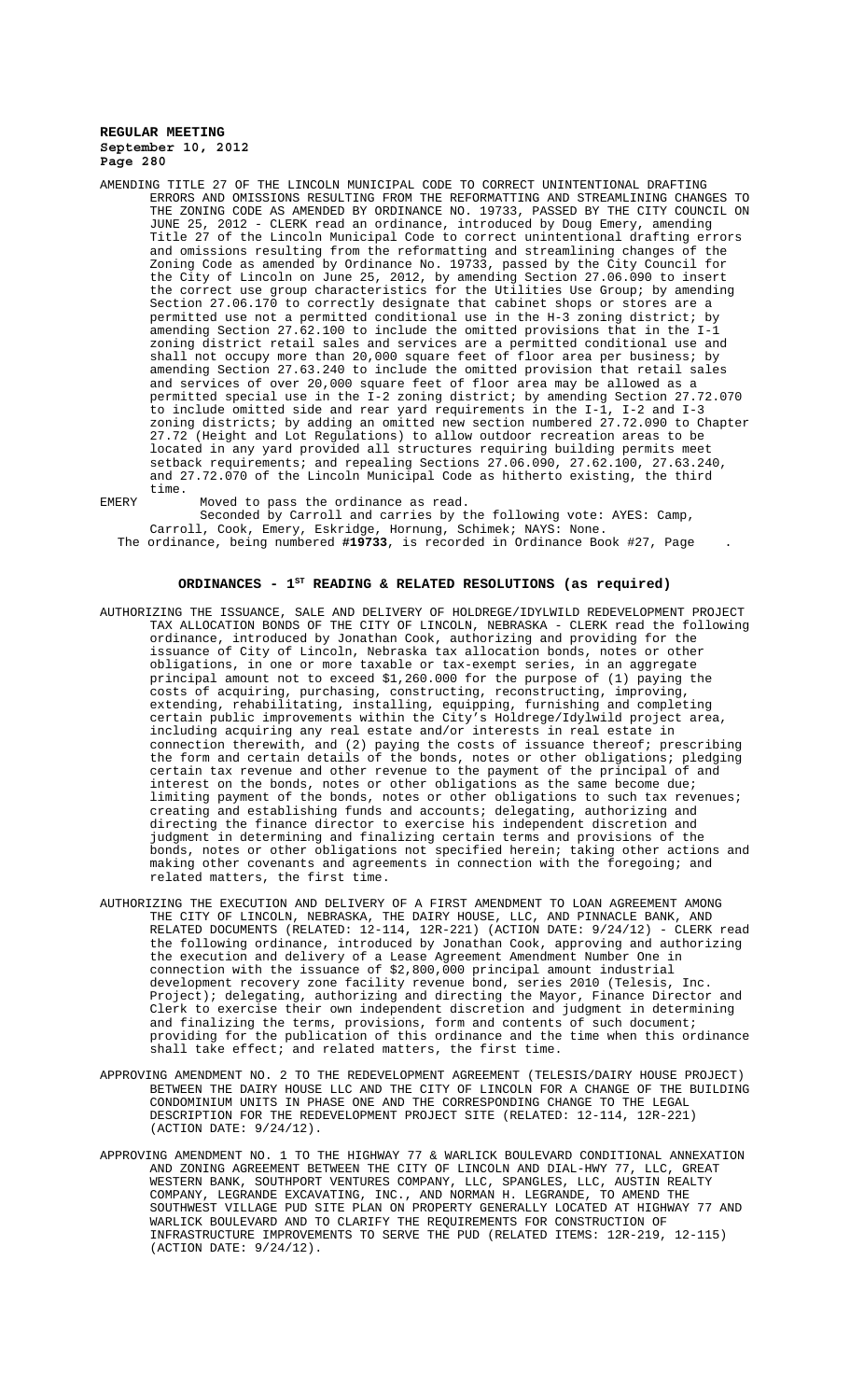- CHANGE OF ZONE 05061A APPLICATION OF HORSEMANS BENEVOLENT & PROTECTION ASSOCIATION TO AMEND THE SOUTHWEST VILLAGE PLANNED UNIT DEVELOPMENT TO SHOW A HORSE RACE COURSE, SIMULCAST FACILITY, BARNS AND ACCESSORY BUILDINGS TO THE SOUTHWEST OF 1ST STREET AND WEST DENTON ROAD; TO ALLOW ALL B-2 ZONING DISTRICT CONDITIONAL AND SPECIAL PERMITTED USES AS PERMITTED USES; AND TO WAIVE THE REQUIREMENT FOR 1ST STREET TO BE PAVED PRIOR TO THE RACE COURSE CONSTRUCTION, ON PROPERTY GENERALLY LOCATED AT HIGHWAY 77 AND WEST DENTON ROAD (RELATED ITEMS: 12R-219, 12-115) (ACTION DATE: 9/24/12) - CLERK read the following ordinance, introduced by Jonathan Cook, amending the Southwest Village Planned Unit Development to show a horse race course, simulcast facility, barns and accessory buildings to the southwest of  $1^{st}$  Street and West Denton Road; to allow all B-2 zoning district conditional and special permitted uses as permitted uses; and to waive the requirement for 1st Street to be paved prior to the race course construction, on property generally located at Highway 77 and West Denton Road, the first time.
- CHANGE OF ZONE 12023 APPLICATION OF TACKROOM PROPERTIES, LLC FOR A CHANGE OF ZONE FROM H-3 HIGHWAY COMMERCIAL DISTRICT TO I-1 INDUSTRIAL DISTRICT ON PROPERTY GENERALLY LOCATED AT NORTH 14TH STREET AND CORNHUSKER HIGHWAY - CLERK read the following ordinance, introduced by Jonathan Cook, amending the Lincoln Zoning District Maps adopted by reference and made a part of Title 27 of the Lincoln Municipal Code, pursuant to Section 27.05.020 of the Lincoln Municipal Code, by changing the boundaries of the districts established and shown thereon, the first time.
- CHANGE OF ZONE 12024 APPLICATION OF THE LINCOLN COMMUNITY PLAYHOUSE FOR A CHANGE OF ZONE FROM R-2 RESIDENTIAL DISTRICT AND R-3 RESIDENTIAL DISTRICT TO O-3 OFFICE PARK DISTRICT PUD FOR THE LINCOLN COMMUNITY PLAYHOUSE PLANNED UNIT DEVELOPMENT AND FOR APPROVAL OF A DEVELOPMENT PLAN FOR MODIFICATIONS TO THE ZONING ORDINANCE AND SUBDIVISION ORDINANCE TO ALLOW THE EXISTING COMMUNITY PLAYHOUSE AND FUTURE COMMERCIAL DEVELOPMENT ON THE UNDERLYING O-3 ZONING DISTRICT, ON PROPERTY GENERALLY LOCATED AT SOUTH 56TH STREET AND LILLIBRIDGE STREET - CLERK read the following ordinance, introduced by Jonathan Cook, amending the Lincoln Zoning District Maps attached to and made a part of Title 27 of the Lincoln Municipal Code, as provided by Section 27.05.020 of the Lincoln Municipal Code, by changing the boundaries of the districts established and shown thereon, the first time.

#### **A SPECIAL PUBLIC HEARING SHALL BE HELD ON MONDAY, SEPTEMBER 17, 2012, AT 3:00 P.M. OR AS SOON THEREAFTER AS POSSIBLE ON THE FOLLOWING RESOLUTION**

APPROVING THE 2012-2013 CITY TAX RATE OF .31580 PER \$100.00 OF ASSESSED VALUATION.

#### RESOLUTIONS - 1<sup>st</sup> READING - ADVANCE NOTICE

ACCEPTING THE REPORT OF NEW AND PENDING CLAIMS AGAINST THE CITY AND APPROVING DISPOSITION OF CLAIMS SET FORTH FOR THE PERIOD OF AUGUST 16 - 31, 2012.

APPROVING FOUR CONTRACT AGREEMENTS BETWEEN THE CITY AND HUSKER CAR WASH, INC., JETSPLASH FULL SERVICE CAR WASH, WEST "O" SUPER WASH, AND RANDOLPH CARWASH, INC. FOR THE ANNUAL REQUIREMENTS FOR VEHICLE WASHES AND RELATED SERVICES, PURSUANT TO QUOTE NO. 4083, FOR FOUR-YEAR TERMS.

APPROVING THE LABOR CONTRACT BETWEEN THE CITY OF LINCOLN AND THE POLICE UNION TO BE EFFECTIVE AUGUST 16, 2012 THROUGH AUGUST 31, 2014.

- COMP. PLAN CONFORMANCE 12011 APPROVING AN AMENDMENT TO THE LINCOLN CENTER REDEVELOPMENT PLAN TO ADD THE "3 LANDMARK CENTRE REDEVELOPMENT PROJECT" FOR A NEW OFFICE BUILDING AND PARKING GARAGE ON BLOCK 120, ORIGINAL PLAT OF LINCOLN, AND ADJACENT RIGHT-OF-WAY AND TO REVISE THE LINCOLN MALL CAPITOL ENVIRONS REDEVELOPMENT PROJECT BOUNDARY TO REMOVE THE SOUTH HALF OF BLOCK 120, GENERALLY LOCATED BETWEEN LINCOLN MALL, K STREET, SOUTH 11TH STREET AND SOUTH 12TH STREET.
- WAIVER 12013 APPEAL OF ANNE CECH FROM THE PLANNING COMMISSION DENIAL OF HER REQUEST TO WAIVE THE REQUIREMENT OF § 26.23.095 OF THE LAND SUBDIVISION ORDINANCE TO INSTALL A SIDEWALK ALONG THE EAST SIDE OF CLIFFORD DRIVE ABUTTING 4010 CLIFFORD DRIVE, GENERALLY LOCATED NORTHEAST OF THE INTERSECTION OF SOUTH 40TH STREET AND PIONEERS BOULEVARD.
- COMBINED SPECIAL PERMIT/USE PERMIT 13A APPLICATION OF BRYANLGH MEDICAL CENTER TO MODIFY THE SIGN PACKAGE APPROVED AS PART OF THE COMBINED PERMIT FOR THE HEALTH CARE FACILITY TO ALLOW AN ADDITIONAL CENTER IDENTIFICATION SIGN AT THE CORNER OF SOUTH 40TH STREET AND PINE LAKE ROAD.